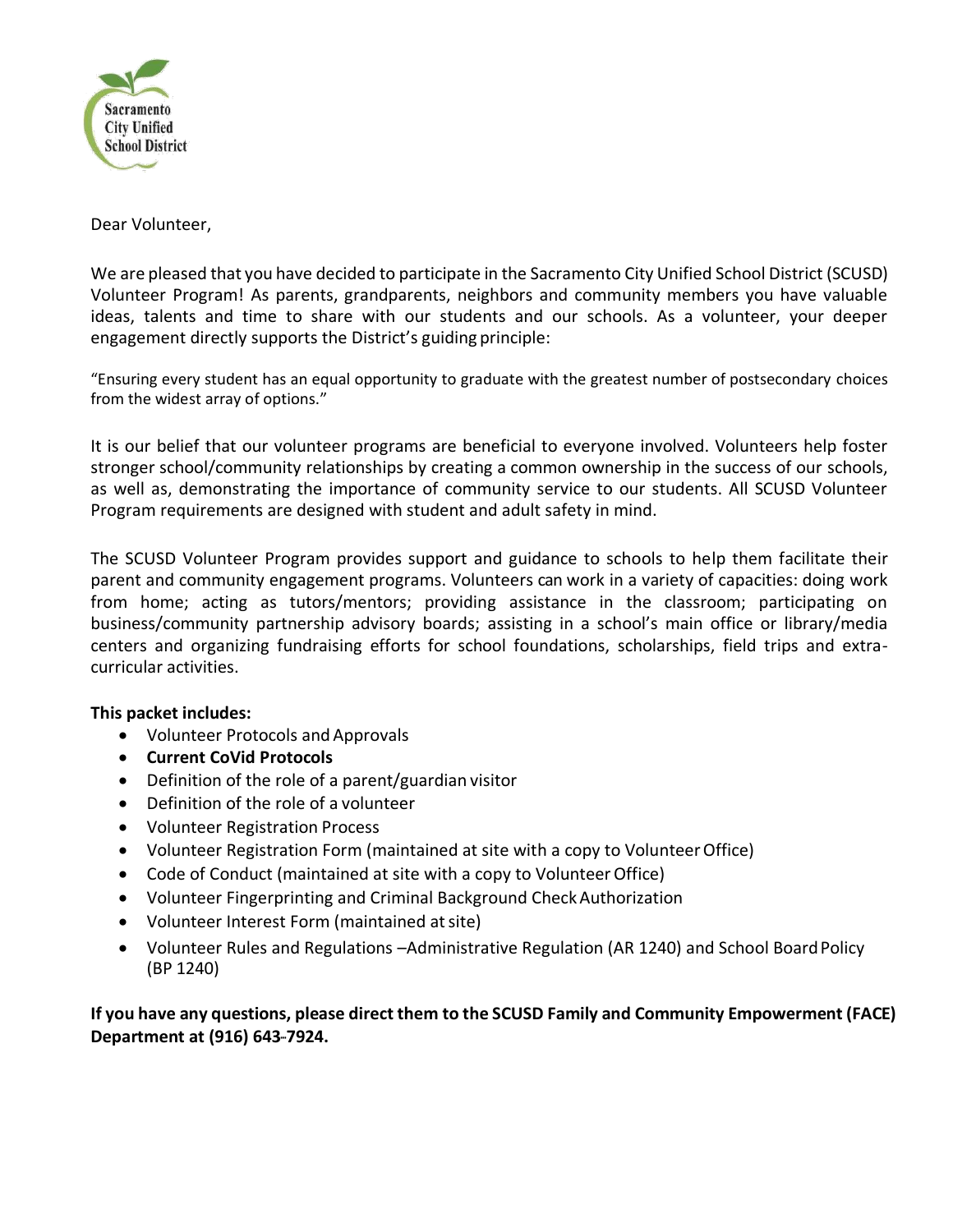# **Definition of a Parent/Guardian Visitor**

# **Parent/Guardian Visitors\***

Sacramento City Unified School District wants to encourage parents/guardians to be active participants in their child's education. While some parents/ guardians may not be able to volunteer on a regular basis, there are still opportunities to be involved at the school site.

### **\*Parent Visitors do not have the same definition as a volunteer.**

A Parent/Guardian Visitor is a parent /guardian who visits the school on an intermittent basis, **no more than 10 days out of the 180-day school year**, to participate in activities in view of school staff, and are never alone with students.

# **CoVid Protocols - For the term of CoVid vaccine restrictions**

**SCUSD schools should limit nonessential visitors, volunteers, and activities involving external groups or organizations, particularly in areas where there is moderate-to-high COVID-19 community transmission**

**Essential visitors include but are not limited to government agency staff conducting health and safety assessments, a parent/guardian attending an essential meeting, such as an Individual Education Plan (IEP) meeting, or participating in an essential service for their student related to their educational plan. Essential visitors may also include contracted services staff performing their work at a district facility. Staff will not bring other individuals with them to the work site who are not employees, do not have valid business at the worksite, or do not have prior permission to be present.**

**ALL visitors to SCUSD school sites must comply with an initial health screening and all other health measures.**

**ALL visitors must wear a mask at all times while at the school site.**

### **Parent/Guardian Visitors may:**

- Attend a classroom/school event, school fair, recognition ceremony or schoolcelebration.
- Visit the classroom or lunchroom on a limited basis**. Please note that, due to site restrictions during CoVid, visitors must make an appointment prior and provide either a CoVid vaccine card or proof of a negative CoVid test upon arrival at the school site. A mask must be worn at all times.**
- Act as a presenter for a classroom/school event such as Career Day.
- Participate in school beautification projects such as a School GardenDay.

### **Parent/Guardian Visitors on field trips:**

- Limited to day field trips only, **no overnights.**
- Parent/Guardian visitors are allowed to take only their own child on field trip with prior approvalfrom Administrator.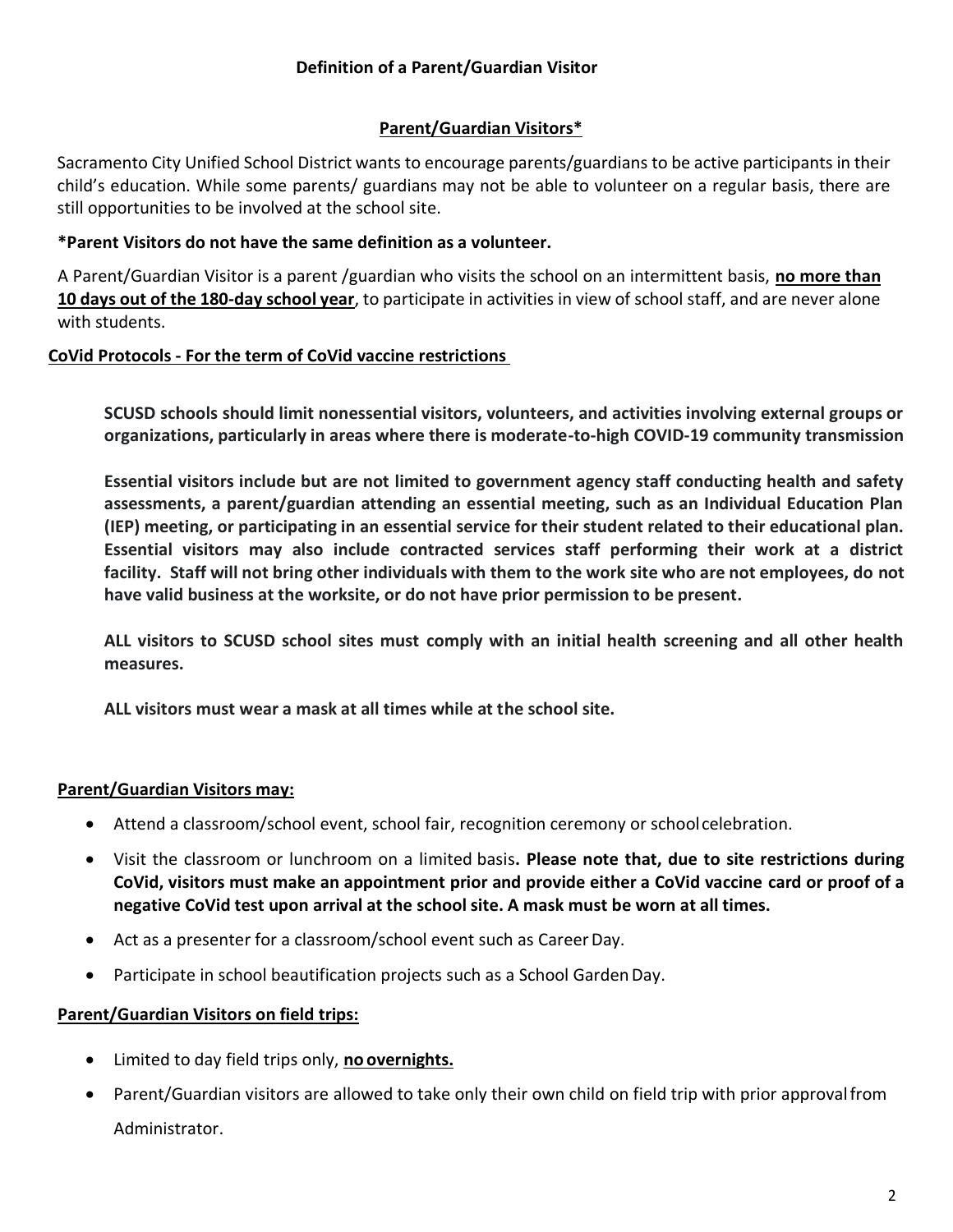- Parent/Guardian visitors must also make arrangements with their child's teacher to be on the field trip list prior to the event.
- Parent/Guardian visitor must wear a **visitor identification badge** at alltimes.
- Parent/Guardian visitor must remain with their own child throughout the field trip.
- Parent/Guardian visitor must never be alone with other children.
- Teachers must not allow visitors to supervise children other than theirown.

# **Visitor Identification**

**All visitors must sign-in at the front office and wear an identification badge at all times.**

**For more information on school/classroom visitation, please refer to the SCUSD Annual Parent and Student Rights Notification and Standards of Behavior.**

# **SCUSD Visitor Code of Conduct**

As a Visitor, we require that you follow our SCUSD Visitor Code of Conduct:

- Please make an appointment with your school site, if you plan to visit theclassroom.
- Understand that your role is a supportive one. The teacher and principal are completely in charge. If the teacher leaves the room, the teacher in the next room assumes responsibility. **You must not be left in charge of a classroom. You may not be alone with students.**
- $\boxtimes$  Remember, visitors in a classroom for observation of their student may not interrupt teaching. If you have questions for the teacher, please ask them outside of classtime.
- Maintain student confidentiality at all times. Do not discuss any student otherthan your own.
- Use good judgment and avoid any compromising situations. Never be left alone with students out of view of other people. Always use adult bathrooms.
- **■** Please do not take pictures or videos of students, other than you own, without permission.
- Please maintain a constructive attitude. Don't make negative comments about the school, its personnel or the students in front of students.
- B Sign in each time you visit.
- Please dress and act as a role model**.**
- Remember, SCUSD has a zero tolerance policy. Never be under the influence of drugs or alcohol when with students on or off schoolgrounds. Do not smoke on school grounds or at any time around students.
- $\boxtimes$  Do not use cellphones in the classroom or at any time around students.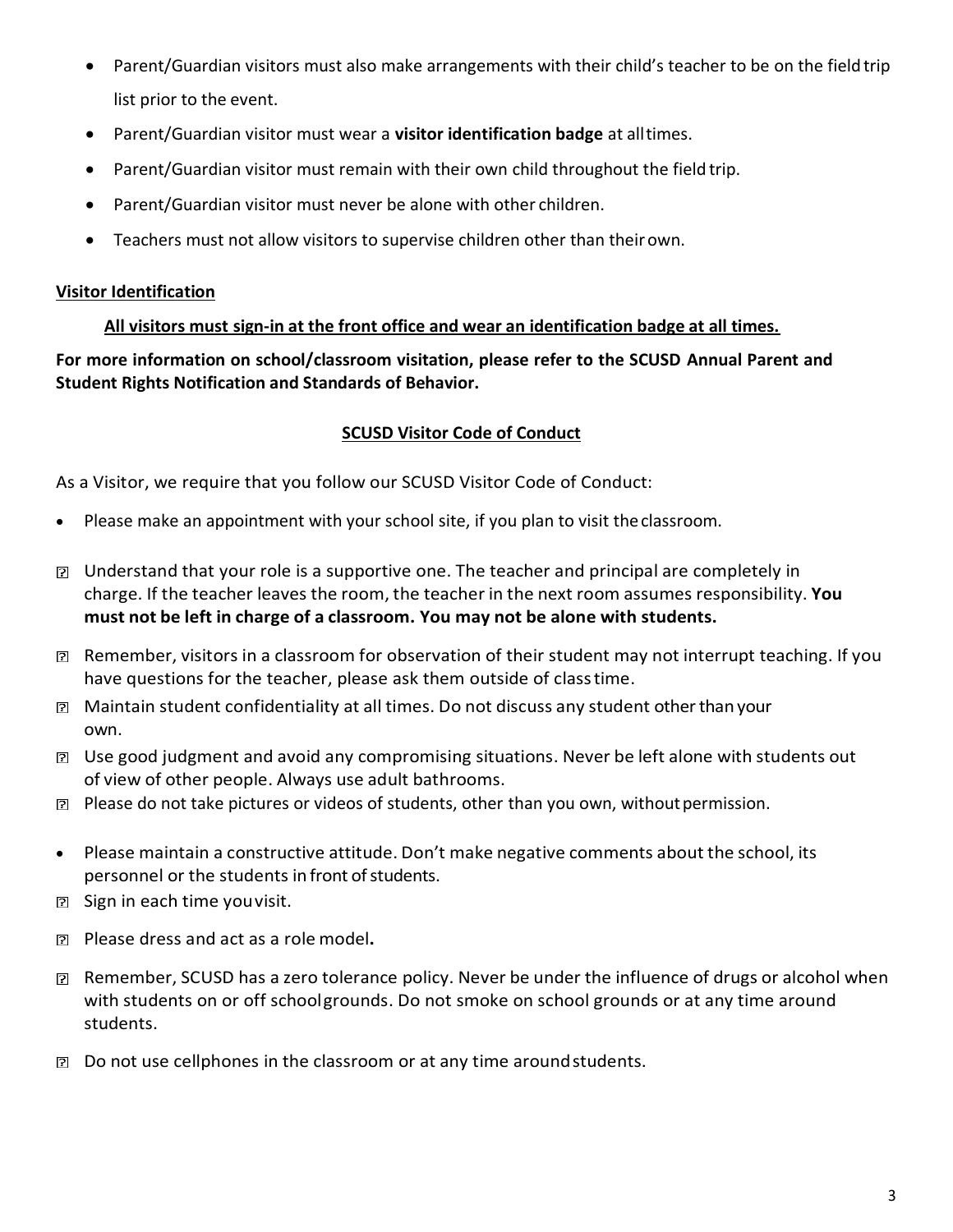# **Definition of a SCUSD Volunteer**

# **Volunteer Definition**

A volunteer is a parent/guardian, community member or other adult who assists at a school site or program on a regular or semi-regular basis in a non-essential role. Also, parents/guardians who observe or visit their child at school on a scheduled basis and stay more than 15 minutes each time are considered volunteers.

Authorized parents/guardians are not prohibited from visiting their child's classroom or school campus, if that visit is in compliance with Board Policy, school rules and applicable law. A parent/guardian picking up their child from school or occasionally observing or visiting their child's school is not considered a volunteer.

# **CoVid Protocols- For the term of CoVid vaccine restrictions**

**Volunteers may be permitted on a limited basis to support our schools in non-essential roles, upon approval by the site administrator. Subject to CDPH and SCPH guidance, parent volunteers willing to provide verification of vaccination status and comply with all required health and safety measures may be allowed on campus. Volunteers may also access onsite COVID-19 testing. Please note all volunteers must follow all district clearance requirements.**

# **All volunteers must provide proof of a CoVid Vaccine or agree to weekly testing with a negative result and must enter that information into the SCUSD data base:**

[https://app.informedk12.com/link\\_campaigns/covid-19-vaccination-record-submission-for-scusd-volunteers-1-](https://app.informedk12.com/link_campaigns/covid-19-vaccination-record-submission-for-scusd-volunteers-1-0?token=z4TP8VUd682K8YMY28Van7Db) [0?token=z4TP8VUd682K8YMY28Van7Db](https://app.informedk12.com/link_campaigns/covid-19-vaccination-record-submission-for-scusd-volunteers-1-0?token=z4TP8VUd682K8YMY28Van7Db)

**Volunteers must wear a mask at all times when on the school site.**

### **Volunteer non-essential activities include, but are not limited to:**

- 1. Coaching
- 2. Short term supervision of students
- 3. One on one tutoring or mentoring outside the classroom or other supervised setting
- 4. Attending or chaperoning school sponsoredtrips
- 5. Transporting students in privatevehicle
- 6. Student observation as part of a formal teacher preparation program
- 7. Any other volunteer activity, including that done by parents in child care and developmental programs, where there is a possibility of unsupervised contact with children
- 8. Any volunteer activity where the funding agency requires criminal record clearance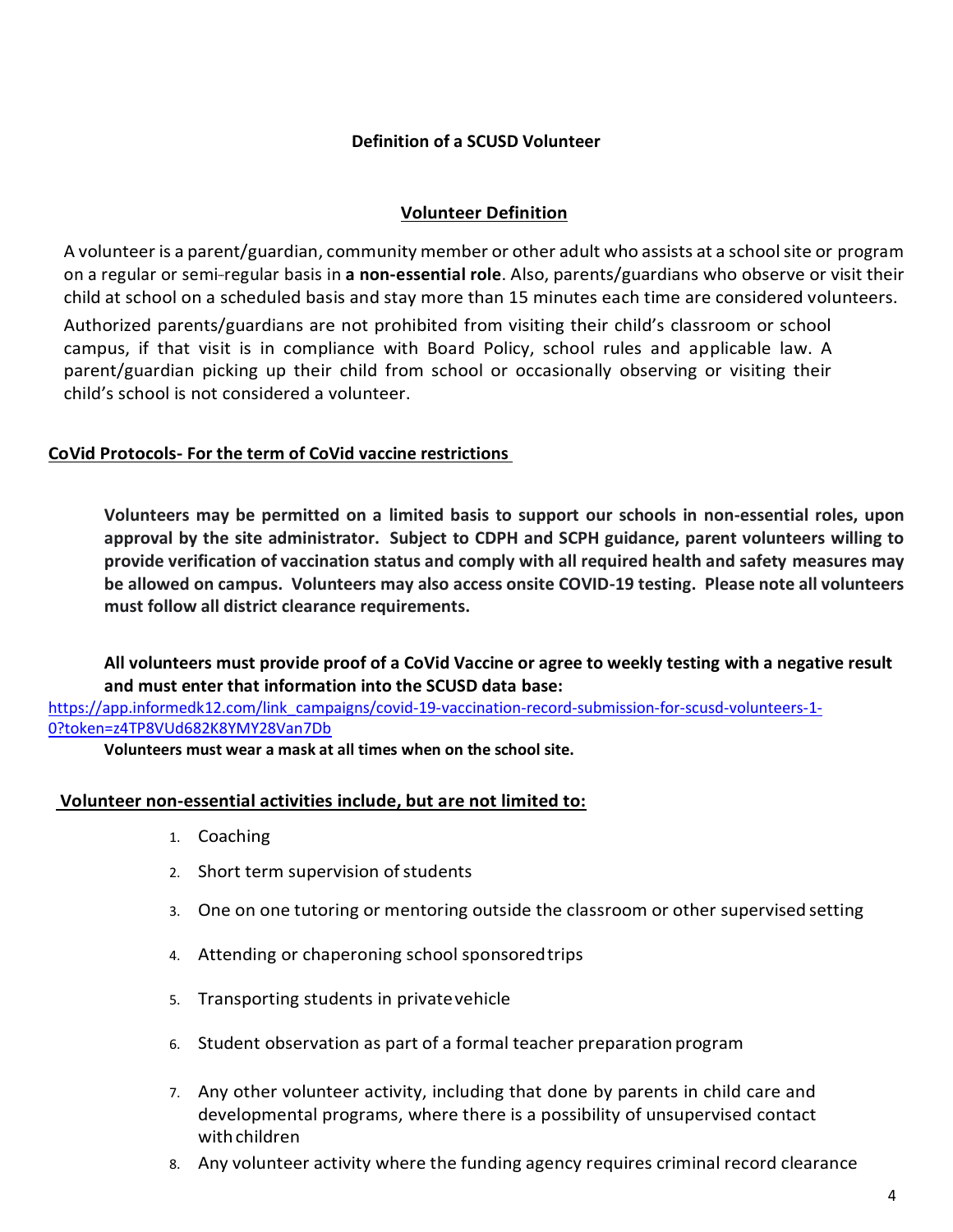# **Volunteers who chaperone field trips:**

Refer to site administrator for direction and clearance.

### **Volunteer Drivers (Optional):**

If you wish to volunteer to drive students other than you own to a field trip or event, please fill out the Driver's Form included in this packet.

### **Exclusion of Volunteers:**

- Any person who is required to register as a sex offender shall not serve as a volunteer.
- Any person who has been convicted of a serious or violent felony shall not serve as a volunteer.
- Any person arrested for a serious or violent crime shall not serve as a volunteer.
- For any other conviction, the Superintendent or designeehas the discretion to deny volunteer service depending on the nature of the conviction.

### **Volunteer Identification:**

• Volunteers are required to sign in at the front office and wear Identification badges.

### **Tuberculosis Testing:**

- No volunteer will be allowed to provide supervision or instruction to students without proof of a TB examination within the past 60 days indicating that she/he is free of active tuberculosis.
- Per Education Code, a volunteer who has volunteered or has been employed in another school district will be approved to volunteer if they can provide written verification from the former district that they were examined within the past four years and found to be free of communicable tuberculosis.
- A volunteer who has a negative skin test is required to re-take a tuberculosis test every four years.
- A prospective volunteer who has a positive skin test must provide proof of a clear chest x ray indicating she/he is free of active tuberculosis prior to being allowed to provide supervision or instruction of students. An annual questionnaire is required to be completed by the volunteer and reviewed by the District's Health Services Department.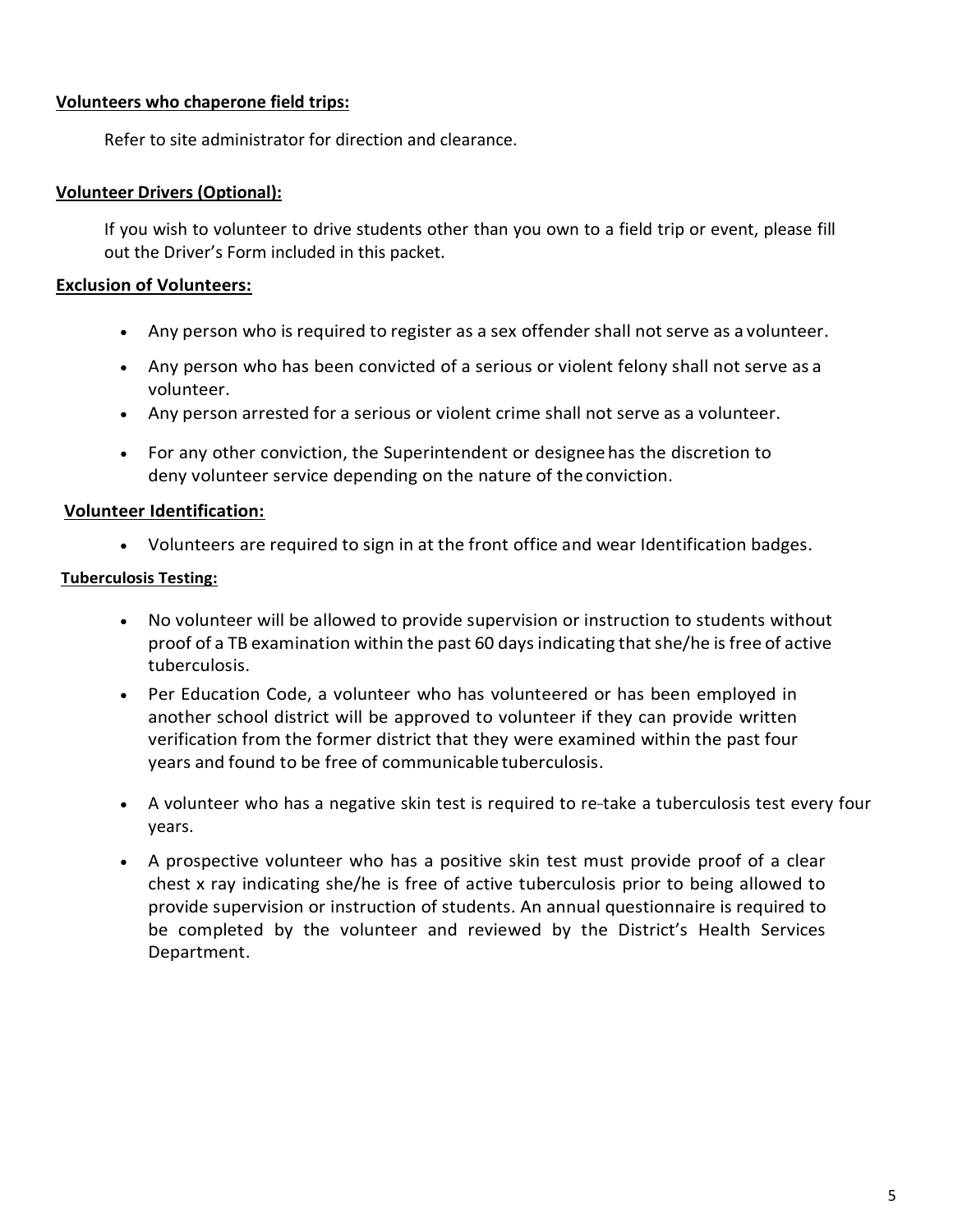# **Workers' Compensation:**

Unsalaried volunteers may be considered employees of the district for worker's compensation insurance purposes. If injured while serving as a volunteer in the district they must call the workers' compensation reporting line at: (916) 643-9299 or

(916) 643-9421.

For additional information about SCUSD Volunteer Policy, please refer to the summary of Administrative Regulation (AR 1240) and School Board Policy (BP 1240) that are relevant to SCUSD volunteers.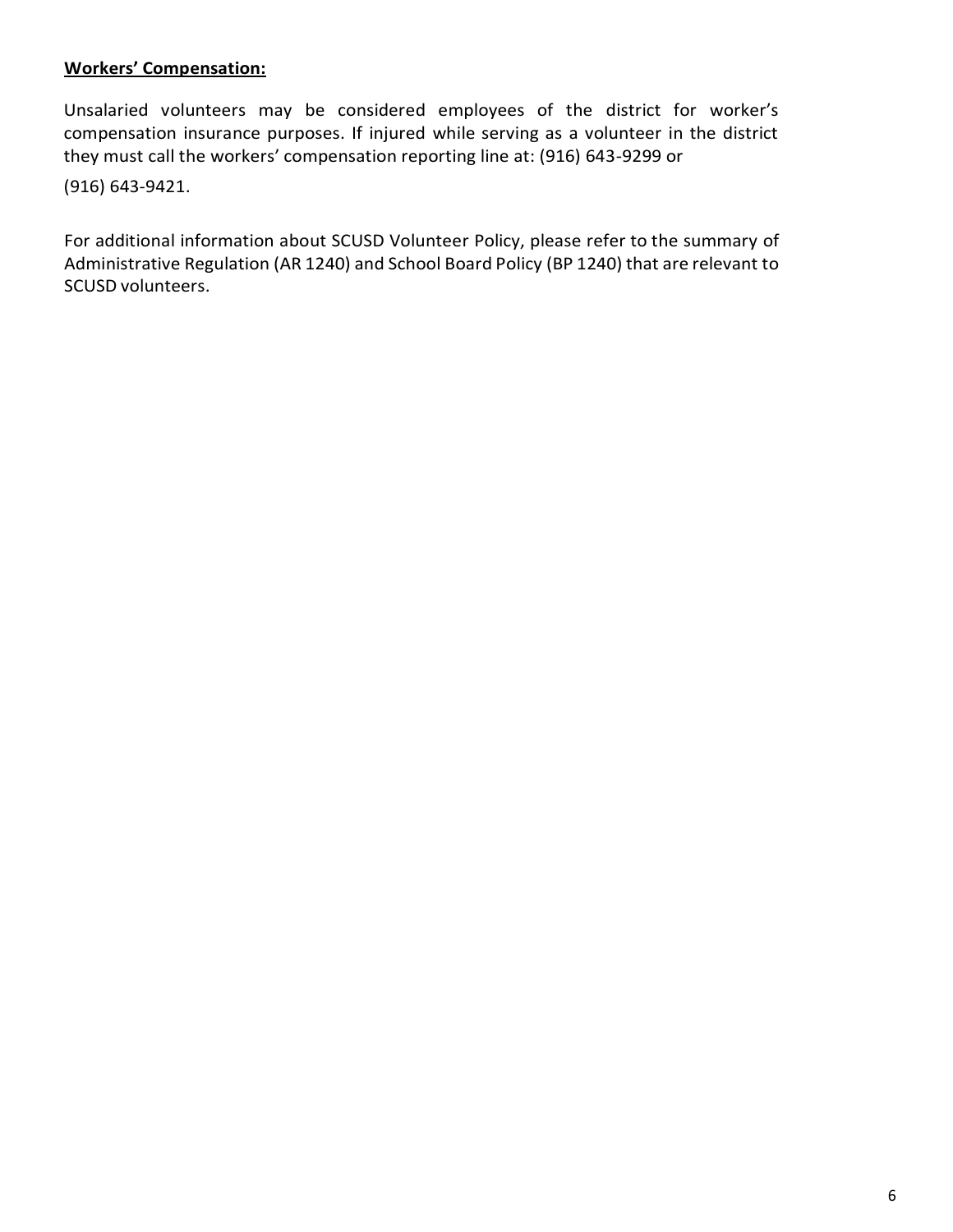# **SCUSD Volunteer Registration Process**

In order to start volunteering, you need to have the following items on file with your school:

1. A current and completed SCUSD Volunteer Registration Form

This must be completed each school year. This form will be maintained at your school site. Mandatory tracking in Infinite Campus by school site Office Manager.

Proof of a CoVid Vaccine or proof of weekly testing with a negative result and entry into the SCUSD data system: [https://app.informedk12.com/link\\_campaigns/covid-19-vaccination-record-submission-for-scusd](https://app.informedk12.com/link_campaigns/covid-19-vaccination-record-submission-for-scusd-volunteers-1-0?token=z4TP8VUd682K8YMY28Van7Db)[volunteers-1-0?token=z4TP8VUd682K8YMY28Van7Db](https://app.informedk12.com/link_campaigns/covid-19-vaccination-record-submission-for-scusd-volunteers-1-0?token=z4TP8VUd682K8YMY28Van7Db)

- 2.
- 3. Copy of a recent TB Test or chest  $x$ -ray form/card indicating a negative result.

TB tests can be done through your doctor, or various Medical Clinics. **All TB tests are a two- --step process; administered and then read two days later**. If you ever had a "positive" skin reading, please bring in a clear chest x-ray card or form. You will be asked to complete an annual TB questionnaire.

No volunteer will be allowed to provide supervision or instruction to students without proof of a TB examination within the past 60 days indicating that she/he is free of active tuberculosis.

Per Education Code, a volunteer who has volunteered or has been employed in another school district will be approved to volunteer if they can provide written verification from the former district that they were examined within the past four years and found to be free of communicable tuberculosis.

A volunteer who has a negative skin test is required to re-take a tuberculosis test every four years.

A prospective volunteer who has a positive skin test must provide proof of a clear chest x ray indicating she/he is free of active tuberculosis prior to being allowed to provide supervision or instruction of students. An annual questionnaire is required to be completed by the volunteer and reviewed by SCUSD Health Services Department.

4. A completed and cleared Volunteer Criminal Background Check Authorization Form (BC-1).

Fingerprinting must be done at the SCUSD Serna Center or at another site using the SCUSD Fingerprint Form which includes: CODE ASSIGNED BY DOJ – "A0283"; and MAIL CODE ASSIGNED BY DOJ – "A3353". You must have a completed Volunteer Fingerprinting and Criminal Background Check Authorization (BC-1) form, signed by the school site administrator (Principal), with you.

**The cost for volunteer fingerprinting at SCUSD is \$47.00. This can be paid by personal check, money order or cash (exact change only), debit or credit card.** Fingerprints are "good" for the duration of "uninterrupted" volunteering in the District. If you have fingerprints on file with SCUSD you do not need to complete this process again.

**Call the Fingerprinting Office at 643-7449 for more information. Hours are by appointment only.**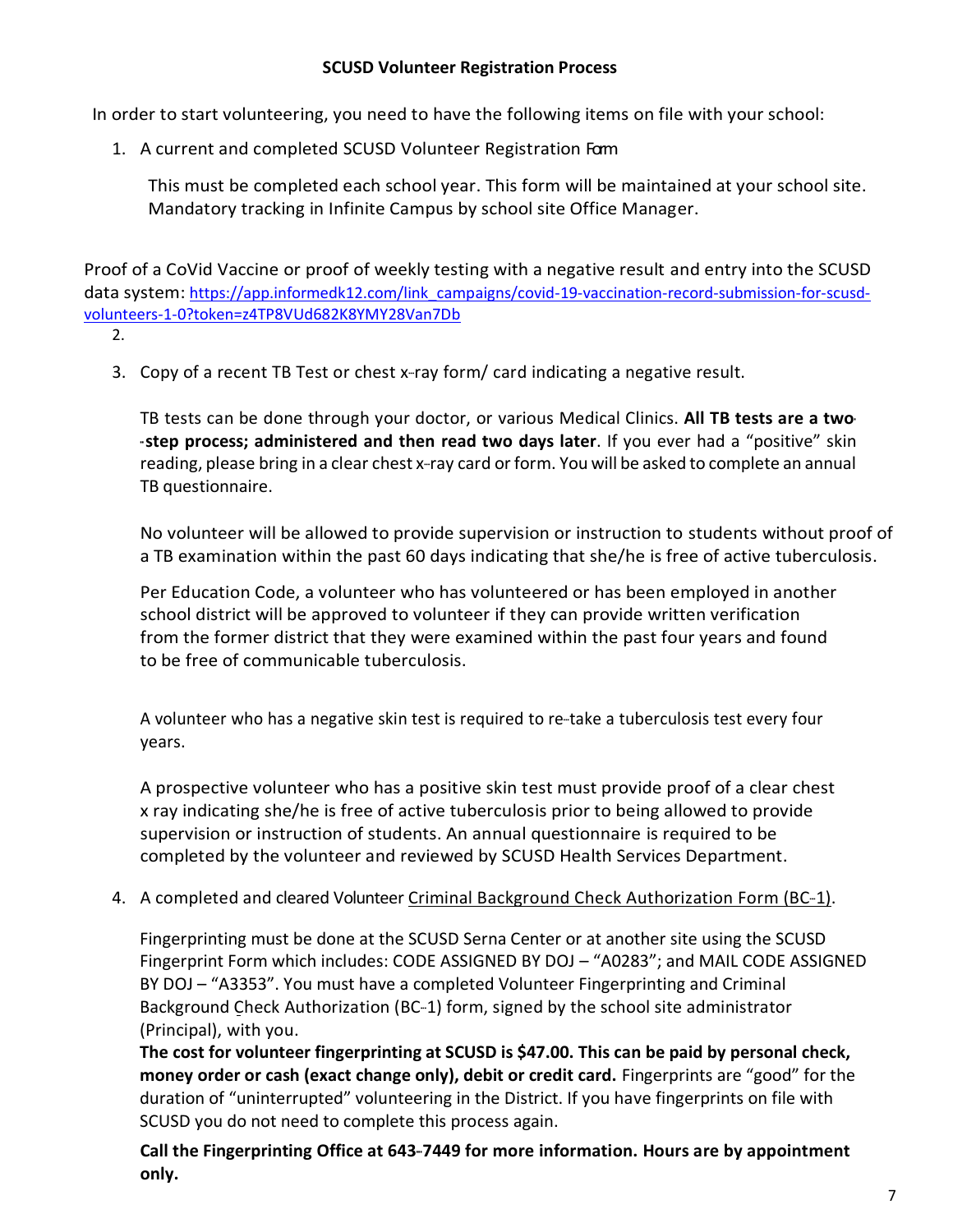5. Have participated in a volunteer orientation conducted at yourschool.

Vetted volunteers must meet with school staff to review Volunteer Rules and Regulations and site policy and procedures.

**Reminder**: In order to ensure safety and minimize distractions to the learning environment, please do not bring infants or non-school age children to school with you when you are volunteering in the classroom. Volunteers are asked to make arrangements for off-campus child care.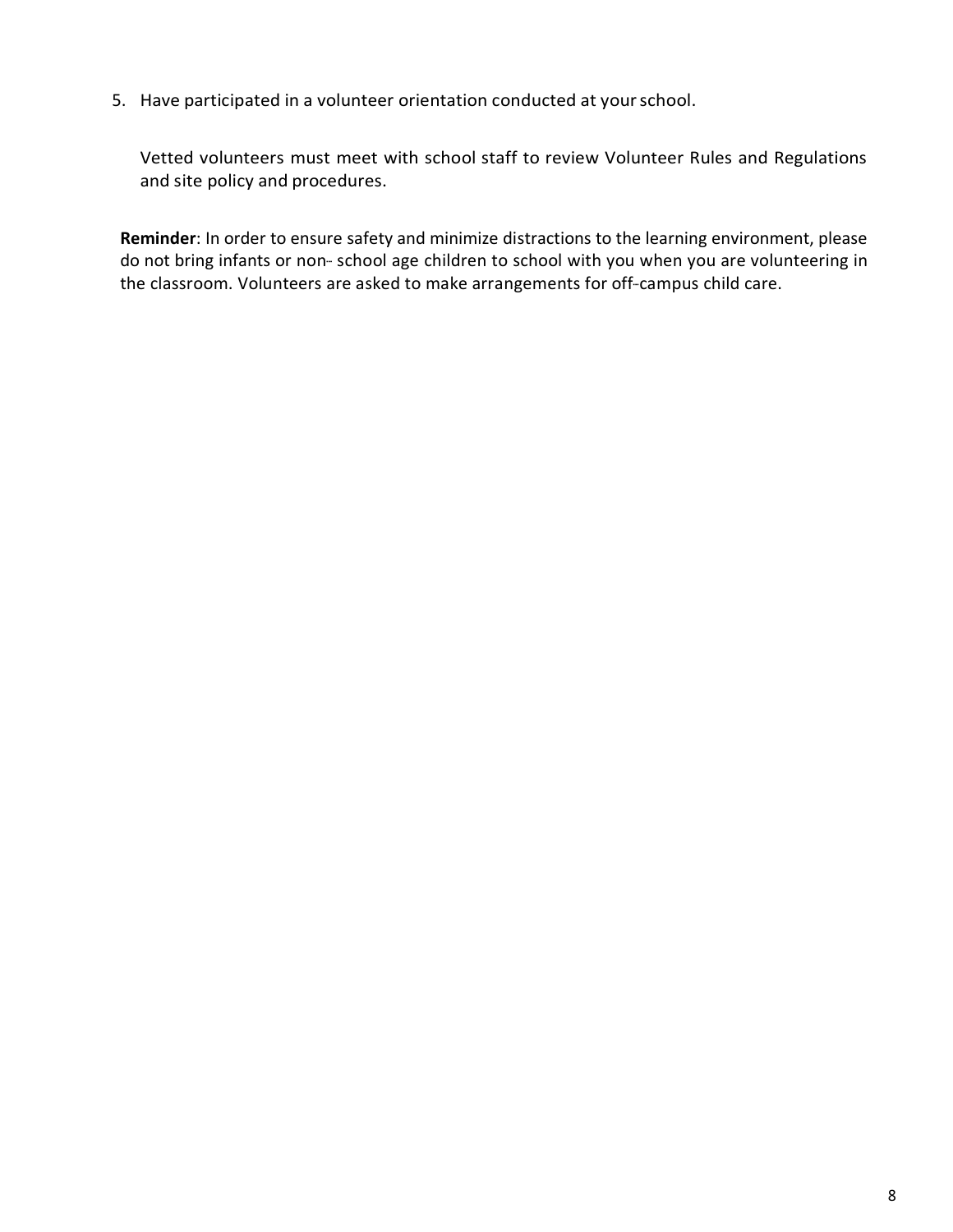### **SCUSD Volunteer Registration Form**

Thank you for your time and interest in becoming a Sacramento City School District Volunteer! As part of the prevolunteer process, you are required to undergo a Fingerprint Background Check (BC-1) and have a TB clearance. **You are not authorized to volunteer on any campus until the mandatory requirements have been fulfilled and you have been notified.** If you will be a volunteer driver for any student activities, you must also complete the "Personal Automobile Use" form and fulfill the requirements of that process.

### **Personal Information**

| Last Name                                                                                | <b>First Name</b> | Middle Initial                                                                                            | Date of Birth |  |
|------------------------------------------------------------------------------------------|-------------------|-----------------------------------------------------------------------------------------------------------|---------------|--|
|                                                                                          |                   |                                                                                                           |               |  |
| Previous Names (maiden name, alias, etc.)                                                |                   |                                                                                                           |               |  |
| Address                                                                                  | City              |                                                                                                           | Zip           |  |
| Home Phone                                                                               | Cell Phone        | Work/Other                                                                                                |               |  |
| <b>Email Address</b>                                                                     |                   |                                                                                                           |               |  |
| School Sites Where I Will Be Volunteering:                                               |                   |                                                                                                           |               |  |
| In Case of Emergency Notify                                                              | Relationship      |                                                                                                           | Phone number  |  |
| Place of Employment                                                                      |                   |                                                                                                           |               |  |
|                                                                                          |                   | I am currently a Sacramento City Unified School District employee with fingerprints and TB clear on file. |               |  |
| $\Box$ YES                                                                               | $\Box$ NO         |                                                                                                           |               |  |
| Please bring your completed negative TB test to your site.                               |                   |                                                                                                           |               |  |
| □ TB Clearance Attached - Valid Through: 1988                                            |                   | (Issuance date plus 4 years)                                                                              |               |  |
| $\Box$ If necessary, X-Ray Clearance on file.                                            |                   |                                                                                                           |               |  |
| $\Box$ I have fingerprint clearance on file with the SCUSD HR Department. Year Completed |                   |                                                                                                           |               |  |
|                                                                                          |                   |                                                                                                           |               |  |

I hereby certify that the information contained in this Registration Form is true and correct to the best of my knowledge and agree to have any of these statements checked by the District, unless I have indicated to the contrary. Furthermore, I release all parties and persons from any and all liability for any damages that may result from furnishing such information to the District as well as from the use or disclosure of such information by the District, or any of its agents, employees, or representatives. I understand that any misrepresentation, falsification, or material omission of information on this Registration Form may result in my failure to volunteer.

Signature of Volunteer Date and Signature of Volunteer Date and Date and Date and Date Date and Date Date and Date Date and Date and Date and Date and Date and Date and Date and Date and Date and Date and Date and Date and

**\*Signature of Site Administrator REQUIRED** (print & sign) Date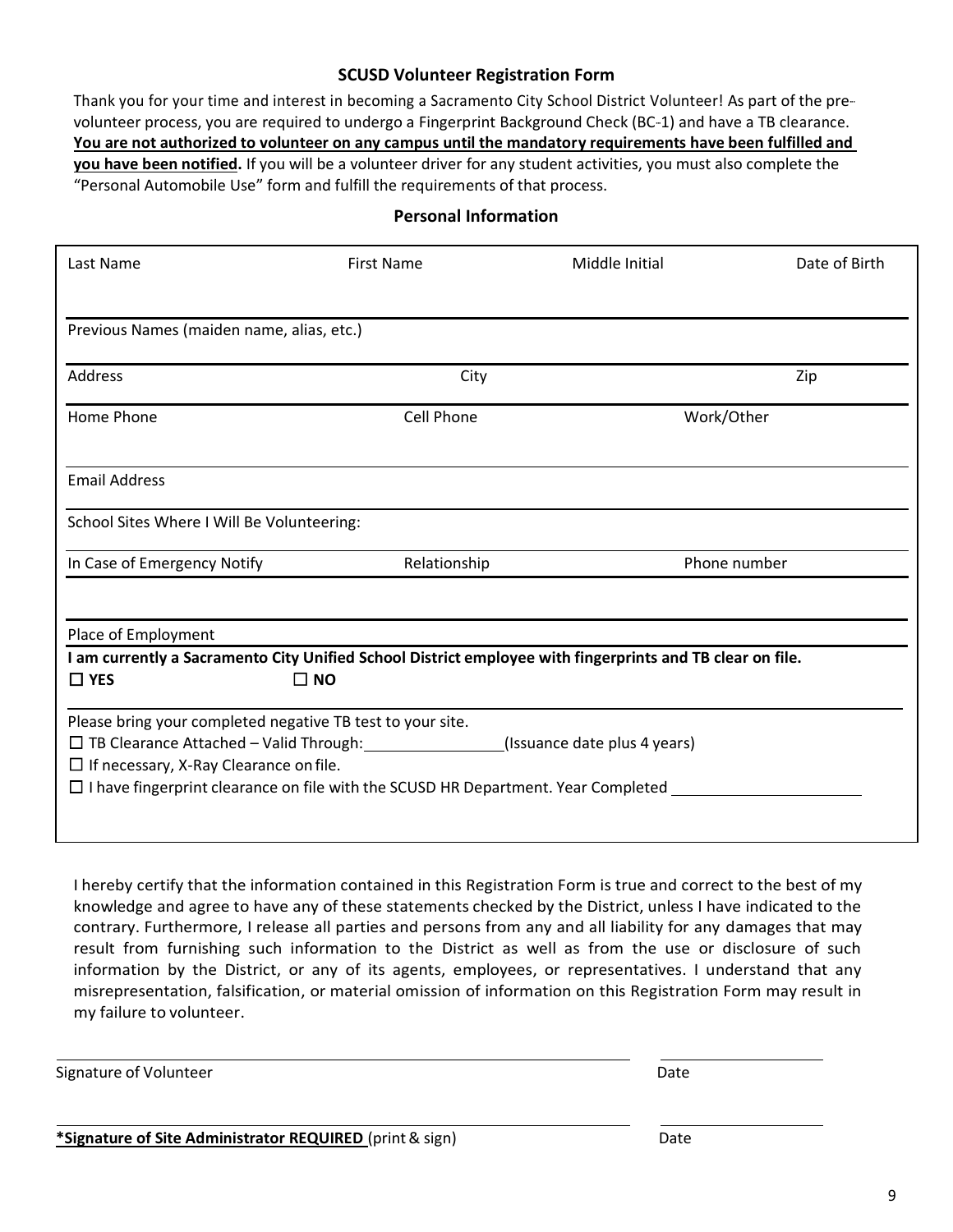### **\*NOTE: Site Administrator Signature is mandatory to apply as a SCUSD Volunteer**

Education Code §3502 prohibits the District from allowing a person required to register as a sex offender under Penal Code §290 to serve in a volunteer capacity as an aide or supervisor of students. Accordingly, the District will, before authorizing a person to serve as a volunteer conduct an automated records check pursuant to Education Code §35021.1 and/or call the Department of Justice or the Sheriff's Office to inquire whether the individual is a registered sex offender pursuant to the process set forth in Penal Code §290.4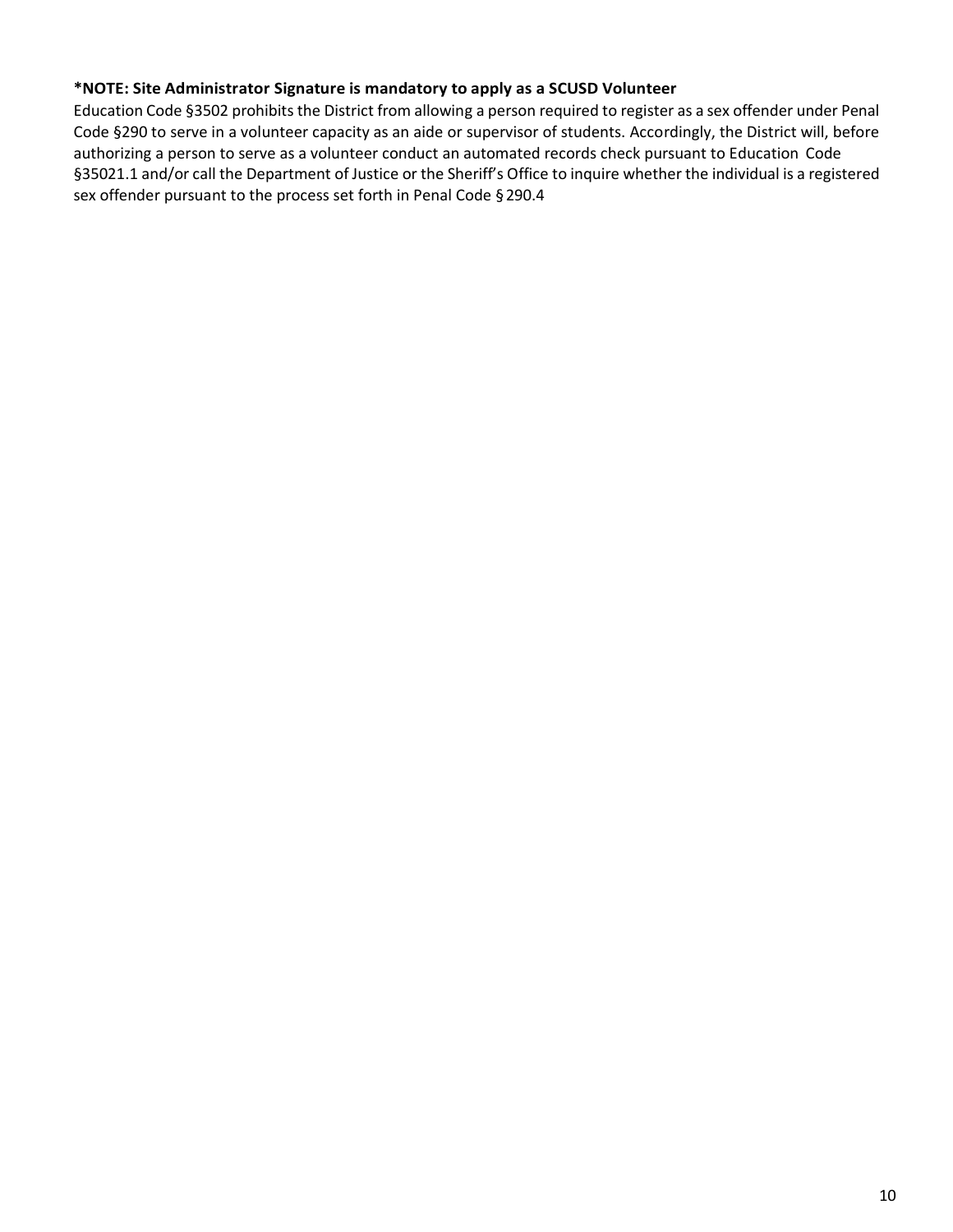# **SCUSD Volunteer Code of Conduct**

## **As a Volunteer, Your Role and Responsibilities in the School Are Unique**

- **Understand** that your role is a supportive one. The teacher and principal are completely in charge. If the teacher leaves the room, the teacher in the next room assumes responsibility. You must not be left in charge of a classroom.
- **Remember** volunteers are only permitted to work with students on school grounds and under the supervision of certificated staff. Have no outside contact with an individual student unless authorized by administration or parents.
- **Maintain** student confidentiality at all times. Do not discuss any student with anyone except teachers, counselors, and volunteer coordinators.
- **Don't** make promises you can't keep
- **Use** good judgment and avoid any compromising situations. Work in a room with other people at all times. Never be left alone with one student out of view of other people. Always keep the door open. Always use adult bathrooms.
- **Strictly** follow volunteer guidelines and discipline practices. Physical discipline is absolutely prohibited. Ask the teacher and volunteer coordinating staff for assistance with problematic student behavior.
- **Report** immediately to a staff person any physical abuse or sexual exploitive behavior towards a student.
- **Don't** engage students on any social media site, email, texts or take or show your picture or student's pictures/videos on your phone or other media devices

### **Volunteers Take Pride in Being Professional**

- **Maintain** a constructive attitude. Don't make negative comments about the school, its personnel or the students to other volunteers or individuals outside the school.
- **Be Prompt** and consistent in your attendance. Teachers depend on volunteers and plan their work accordingly. Students depend on volunteers even more, especially on field trips. Notify your school as soon as possible if you are late or absent.
- **Keep** an accurate record of your attendance by signing in each day you volunteer.
- **Dress** and actprofessionally**.**
- **Establish** and maintain good and frequent communication with your classroom teacher or volunteer coordinator.
- **Never** be under the influence of drugs or alcohol when with students on or off school grounds.
- **Do not** smoke on school grounds or at any time around students.
- **Do not** lend money, contribute orsolicit money for organizations while on school grounds.
- **Do not** use the internet inappropriately by going to websites that are not conducive to a professional or educationalenvironment.
- **Do not** use cellphone in the classroom or at any time aroundstudents.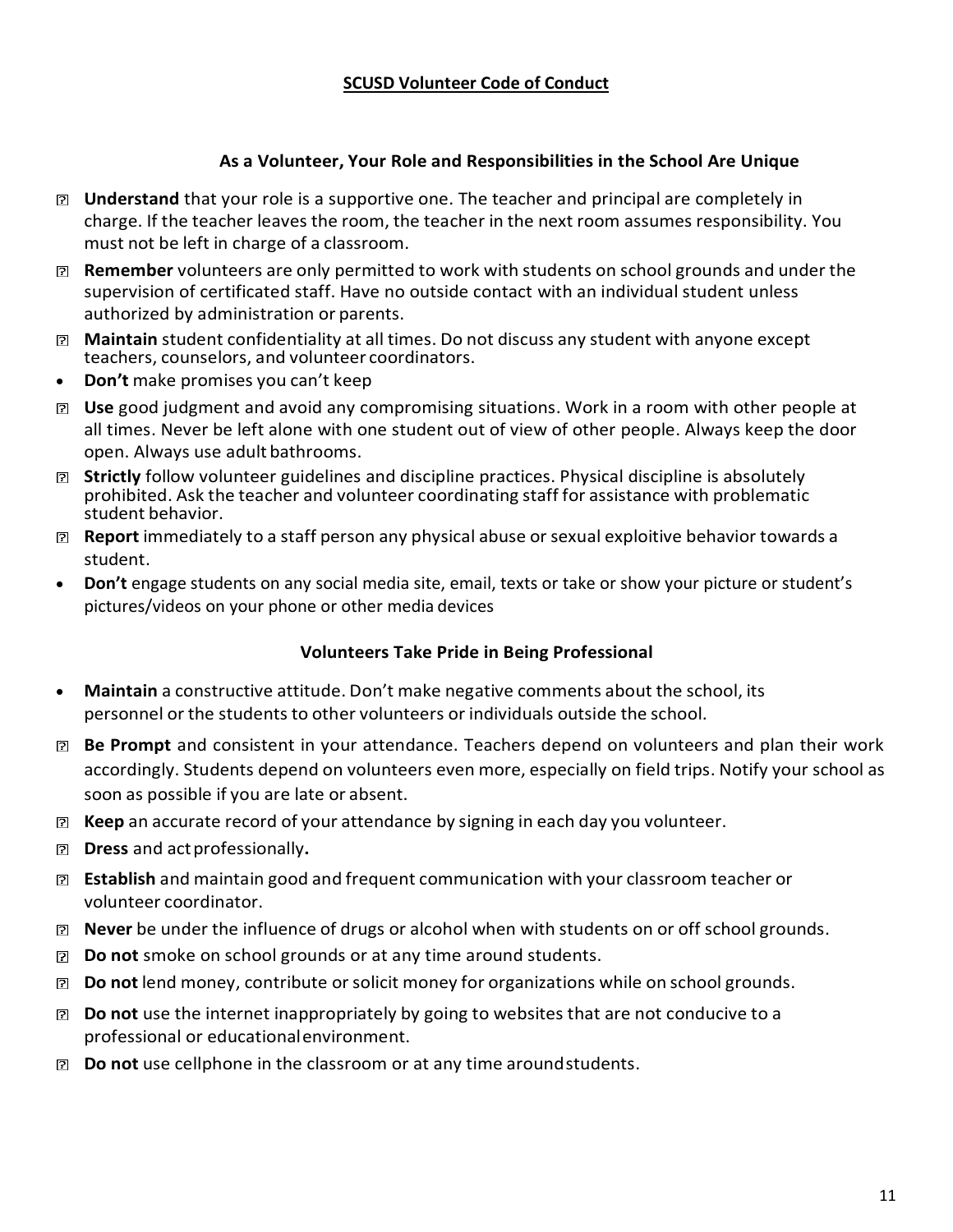### **Health and Safety Are Always Important**

- **Adhere** to District, school, and classroom policies rules and regulations.
- **Refer** any student in need of first aid or any type of medication to the teacher or front office.
- **Z Learn** and follow fire drill emergency procedures and all school rules.
- **Notify** the principal of any accident you had on school grounds. A written form must be submitted to the principal within 24hours.

**I agree to adhere to the above code of conduct at all times when I am a volunteer at a SCUSD school site or program. I understand that my volunteer status can be revoked at any time.**

Signature **Signature** Date Site **Site** Date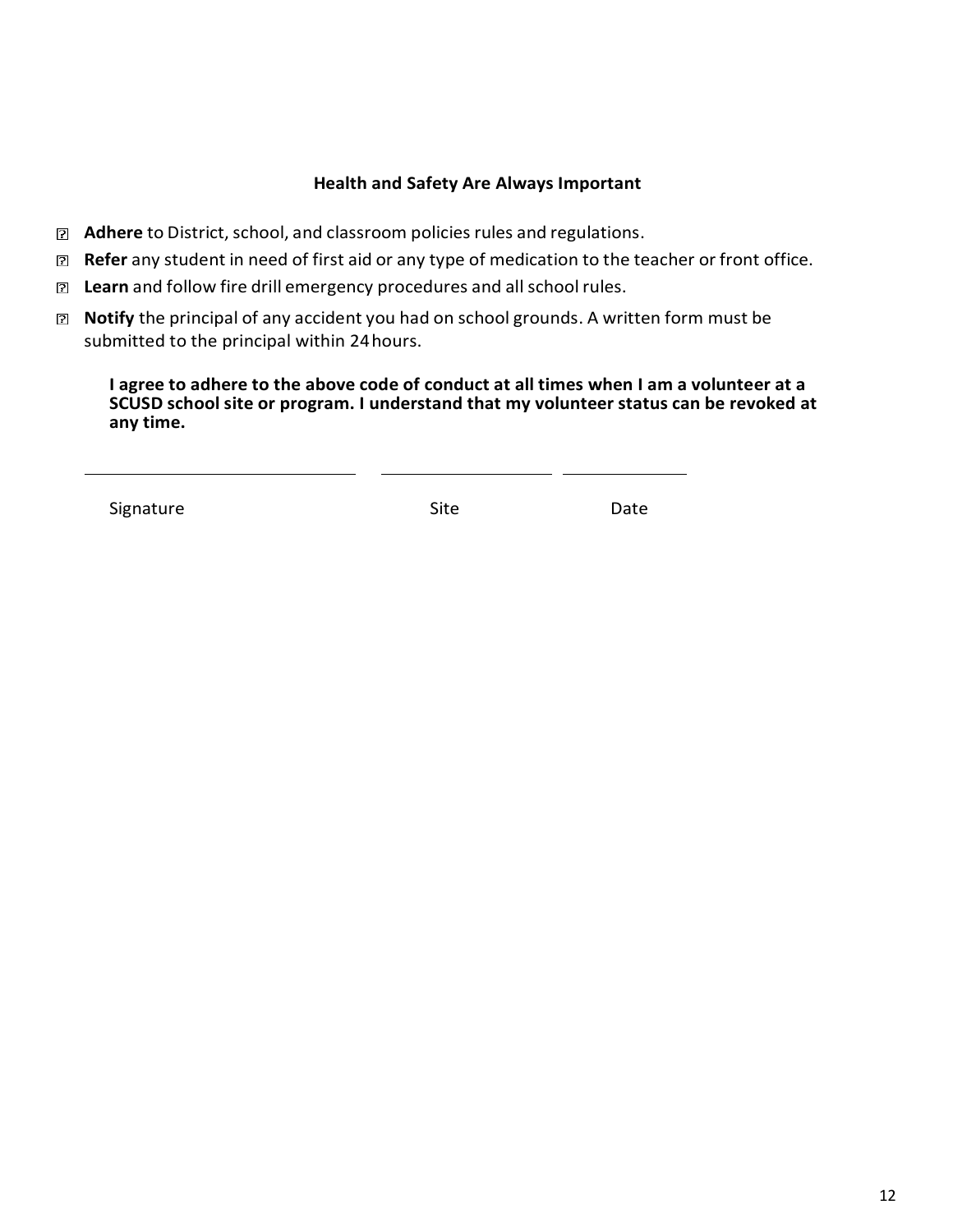#### **CRIMINAL BACKGROUND CHECK**

| FOR SITE/PROGRAM: Alice Birney Waldorf EK-8 School                                                                      |             |
|-------------------------------------------------------------------------------------------------------------------------|-------------|
| SITE ADMINISTRATOR SIGNATURE <sup>Y</sup>                                                                               | <b>DATE</b> |
| *Site Administrator's signature is mandatory to apply as a SCUSD Volunteer PRIOR to bringing<br>packet to Serna Center. |             |

**IMPORTANT:** This form is for ALL VOLUNTEERS or those working in programs where such screening is required. The prospective volunteer is instructed to bring this form, along with a valid California Driver's License or California Identification Card, plus their Social Security number to the Customer Service Specialist in the Serna Center in order to initiate the fingerprint and background check process. There is a fee of \$47 for this process. If the site is paying the cost, please add budget code above. If the volunteer is paying for the cost, we accept cash (only exact change), check or money orders, debit or credit card.

Prior to beginning any assignment, SCUSD Board policy requires that all volunteers be cleared to work by the Department of Justice.

I understand this requirement and will not volunteer with the District until clearance is received from the SCUSD Human Resources Office.

I have received a copy of the SCUSD rules and regulations for volunteers [BP1240 and AR 1240].

I hereby fully release and discharge the Sacramento City Unified School District, its officers, employees, agents and volunteers from any and all liability arising out of or in connection with this background check and all liabilities associated with and all claims related to this background check. For the purpose of this release, "liability" means all claims, demands, losses, causes of action, suits or judgements of any and every kind that arise as a result of the above named activity and resulting from any cause other than gross negligence.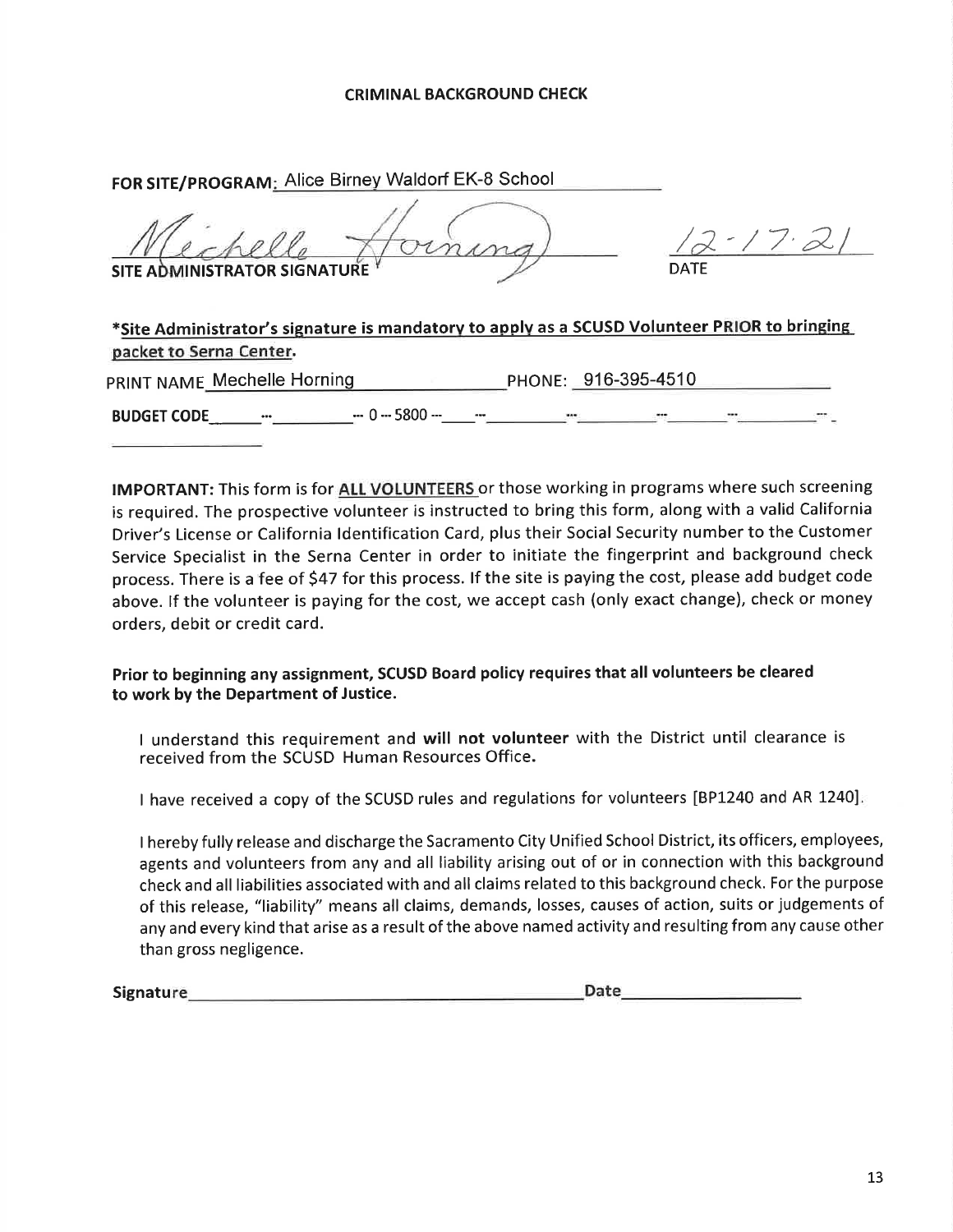### **CRIMINAL BACKGROUND CHECK**

#### **PLEASE PRINT**

| Other Names You Have Been known by: \\connection match match match match of the Names |      |
|---------------------------------------------------------------------------------------|------|
| Maiden Name: 1988 Maiden Name: 1988 Maiden Name: 1988 Maintenant March 1988 Main      | DOB: |
| Home phone: ___________________________Cell Phone: _____________________________      |      |
| Work Phone: ________________________                                                  |      |
|                                                                                       |      |

A conviction may not necessarily disqualify you from the volunteer job for which you have applied. Convictions include diversionary offenses, or other offenses that have been plea-bargained, or for which you have pleaded no contest. Failure to reveal convictions is grounds for immediate termination. For security reasons, a screening will be done according to the level of volunteerism (See Volunteer Rules and Regulations).

References may be requested. Volunteer service may be terminated if service is unsatisfactory or no longer needed by the District. District policy is available on the website: **[www.scusd.edu](http://www.scusd.edu/)**

Have you ever been convicted of a felony or misdemeanor?

Yes No

If Yes, please explain: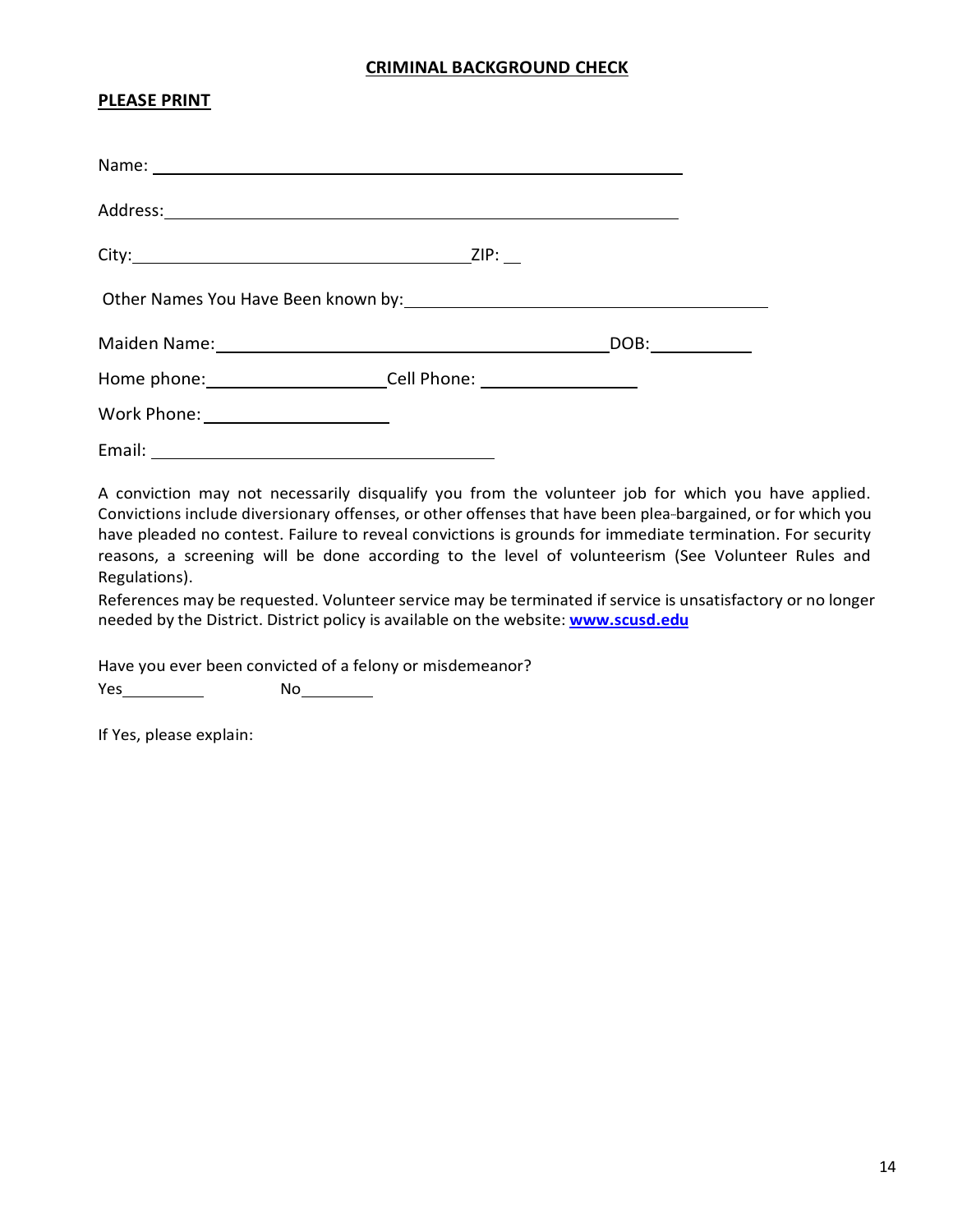

# **This form is required and must be completed and returned to Risk Management. The information below will be submitted to the Department of Motor Vehicle (DMV) in accordance with Title 8, California Code of Regulations.**

# RELEASE OF DRIVER RECORD INFORMATION

**I authorize Sacramento City Unified School District to review driving, motor vehicle related information periodically for the duration of my employment.**

**I understand that my driving privileges are contingent upon the Sacramento City Unified School District's review of such information.**

**I understand my signature is confirmation that I have read and understand the above information.** 

**Organization: Sacramento City Unified School District**

| Printed Name (as it appears on driver license): ________________________________ |                       |
|----------------------------------------------------------------------------------|-----------------------|
|                                                                                  | Circle Gender: M or F |
| Birth Date (Month/Day/Year): 2003                                                |                       |
|                                                                                  |                       |
| Substitute/Per Diem: $\square$<br>Volunteer: $\Box$                              |                       |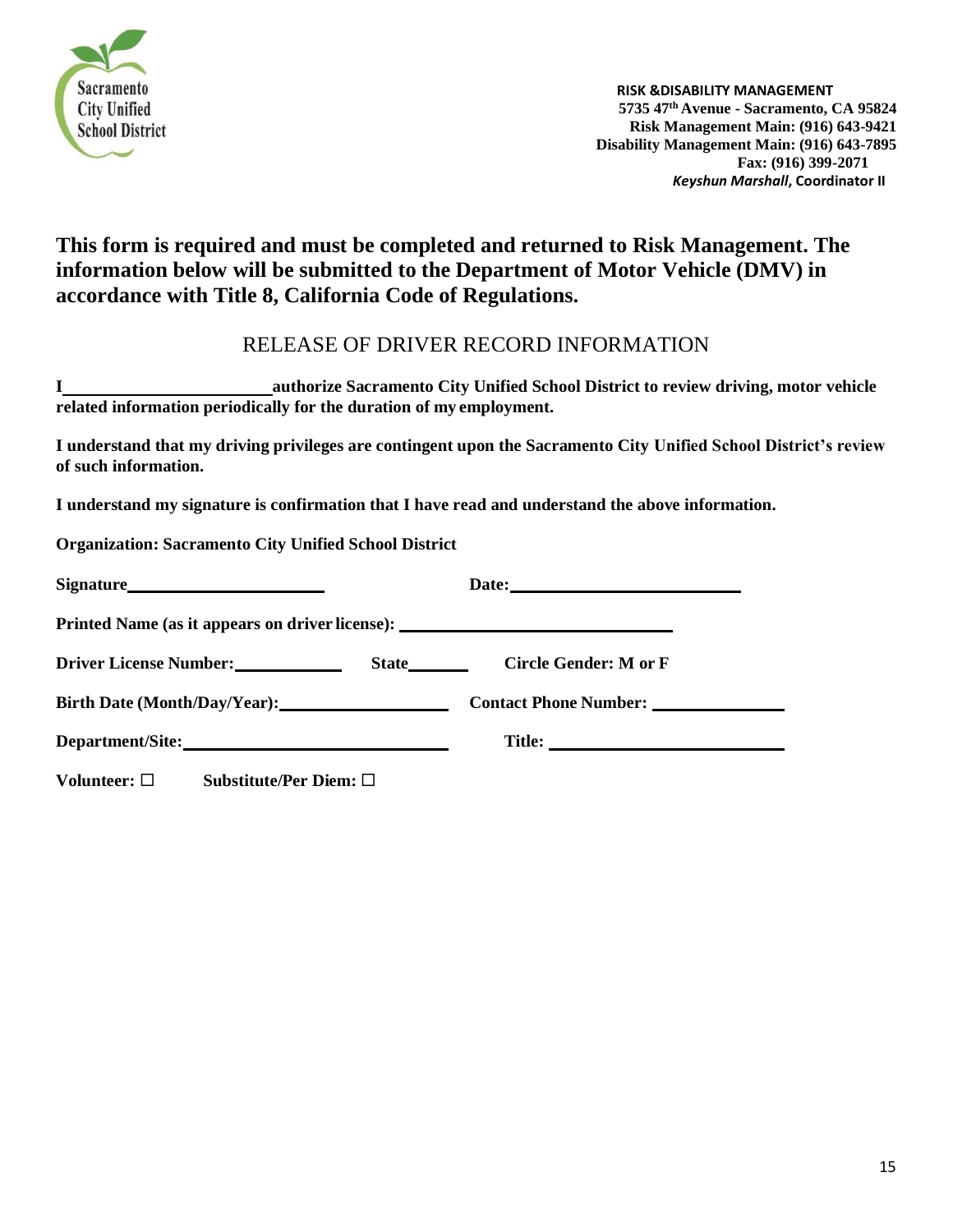### **VOLUNTEER INTEREST FORM**

|                                                                                |  | Home Phone: ____________________Work Phone: _________________Cell Phone: ___________________________ |
|--------------------------------------------------------------------------------|--|------------------------------------------------------------------------------------------------------|
| I am interested in volunteering in the following areas (check all that apply): |  |                                                                                                      |
| [] Classroom Helper                                                            |  |                                                                                                      |
| [] Reading to Children                                                         |  |                                                                                                      |
| [] Share hobby or career information                                           |  |                                                                                                      |
| [] Field Trip chaperone                                                        |  | [] At-home work for classroom                                                                        |
| [] Yard/Cafeteria Assistance                                                   |  | [] Volunteer Coordination                                                                            |
| [] Library Assistance                                                          |  | [] Photograph events                                                                                 |
| [] Child care during on-site event                                             |  | [] Athletics                                                                                         |
| [] Mentor Students                                                             |  | [] Tutor Students                                                                                    |
| [] Community Gardens                                                           |  | [] Assist with fundraising                                                                           |
| [] One-time family events                                                      |  | [] Assistant Coach                                                                                   |

#### **Availability:**

|                | <b>Monday</b> | Tuesdav | Wednesday | Thursday | Friday |
|----------------|---------------|---------|-----------|----------|--------|
| <b>Morning</b> |               |         |           |          |        |
| Afternoon      |               |         |           |          |        |

#### **PHOTO RELEASE**

I, 1, 1, 1, authorize the use of my photograph for school/district publicity purposes. I hereby fully release and discharge the Sacramento City Unified School District, its officers, employees, agents, and volunteers from any and all liability arising out of or connection with the use of my photograph and all liabilities associated with any and all claims related to such use of my photograph. For the purposes of this release, 'liability' means all claims, demands, losses, causes of actions, suits or judgments of any and every kind that arise as a result of the above described activity and resulting from any cause other than the District's gross negligence.

Signature Date Date Date